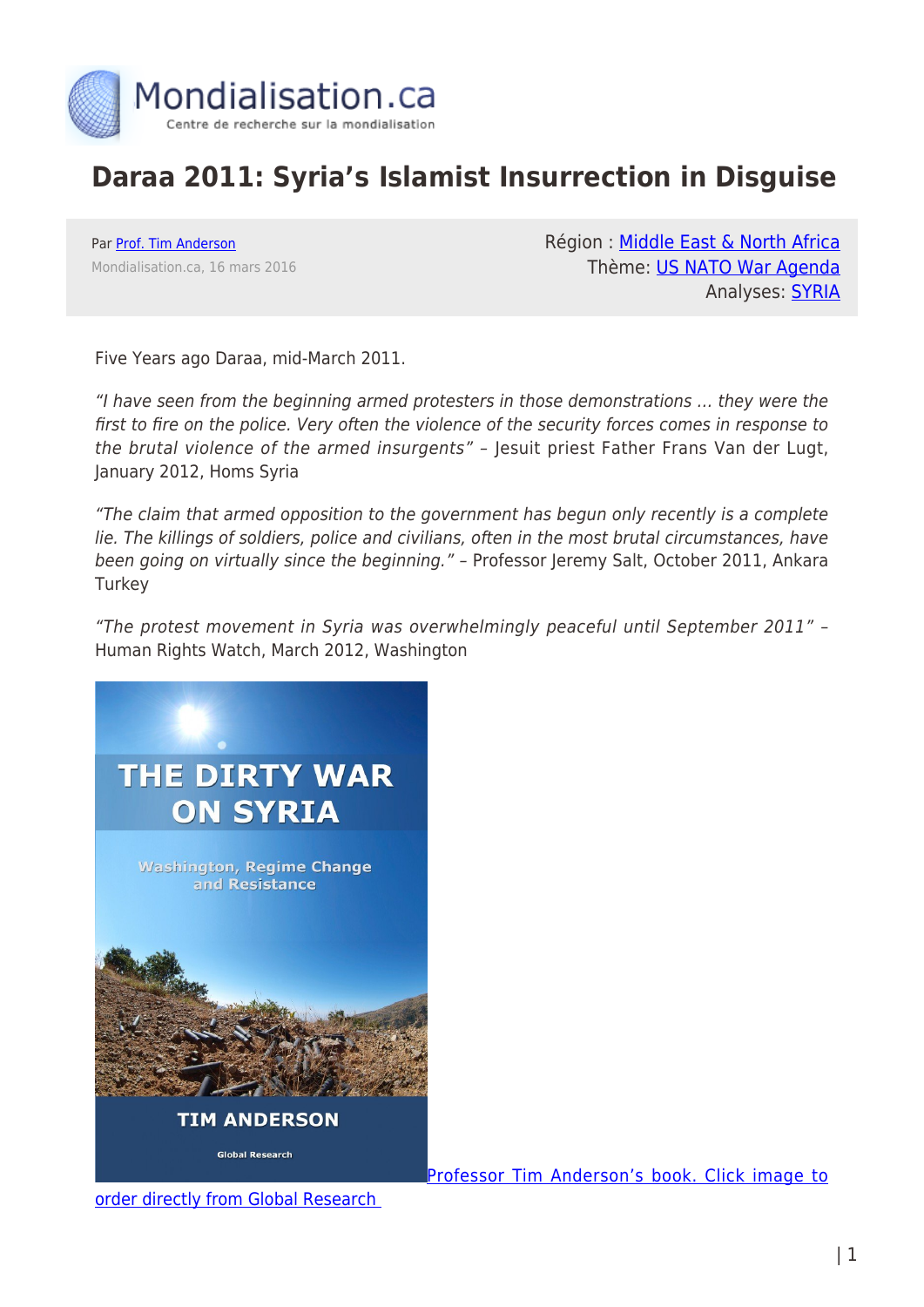A double story began on the Syrian conflict, at the very beginning of the armed violence in 2011, in the southern border town of Daraa. The first story comes from independent witnesses in Syria, such as the late Father Frans Van der Lugt in Homs. They say that armed men infiltrated the early political reform demonstrations to shoot at both police and civilians. This violence came from sectarian Islamists. The second comes from the Islamist groups ('rebels') and their western backers, including the Washington-based Human Rights Watch. They claim there was 'indiscriminate' violence from Syrian security forces to repress political rallies and that the 'rebels' grew out of a secular political reform movement.

Careful study of the independent evidence, however, shows that the Washington-backed 'rebel' story, while widespread, was part of a strategy to delegitimise the Syrian Government, with the aim of fomenting 'regime change'. To understand this it is necessary to study the outbreak of the violence in Daraa, in March 2011. Central to that insurrection were shipments of arms from Saudi Arabia to Islamists at the al Omari mosque.

In early 2011 Syrians were well aware of a piece of history few western observers would remember: a strikingly similar Islamist insurrection took place in the town of Hama, back in 1982. Yet this was crushed within weeks by the Syrian Arab Army. Reviewing this conflict is useful because of the myths that have grown up around both insurrections.

US intelligence (DIA 1982) and the late British author Patrick Seale (1988) give independent accounts of what happened at Hama. After years of violent, sectarian attacks by Syria's Muslim Brotherhood, by mid-1980 President Hafez al Assad had 'broken the back' of their sectarian rebellion, which aimed to impose a Salafi-Islamic state. One final coup plot was exposed and the Brotherhood 'felt pressured into initiating' an uprising in their stronghold of Hama. Seale describes the start of that violence in this way:

'At 2am on the night of 2-3 February 1982 an army unit combing the old city fell into an ambush. Roof top snipers killed perhaps a score of soldiers … [Brotherhood leader] Abu Bakr [Umar Jawwad] gave the order for a general uprising … hundreds of Islamist fighters rose … by the morning some seventy leading Ba'athists had been slaughtered and the triumphant guerrillas declared the city 'liberated' (Seale 1988: 332).

However the Army responded with a huge force of about 12,000 and the battle raged for three weeks. It was a foreign-backed civil war, with some defections from the army. Seale continues:

'As the tide turned slowly in the government's favour, the guerrillas fell back into the old quarters … after heavy shelling, commandos and party irregulars supported by tanks moved in … many civilians were slaughtered in the prolonged mopping up, whole districts razed' (Seale 1988: 333).

Two months later a US intelligence report said: 'The total casualties for the Hama incident probably number about 2,000. This includes an estimated 300 to 400 members of the Muslim Brotherhood's elite 'Secret Apparatus' (DIA 1982: 7). Seale recognises that the Army also suffered heavy losses. At the same time, 'large numbers died in the hunt for the gunmen … government sympathizers estimating a mere 3,000 and critics as many as 20,000 … a figure of 5,000 to 10,000 could be close to the truth' He adds: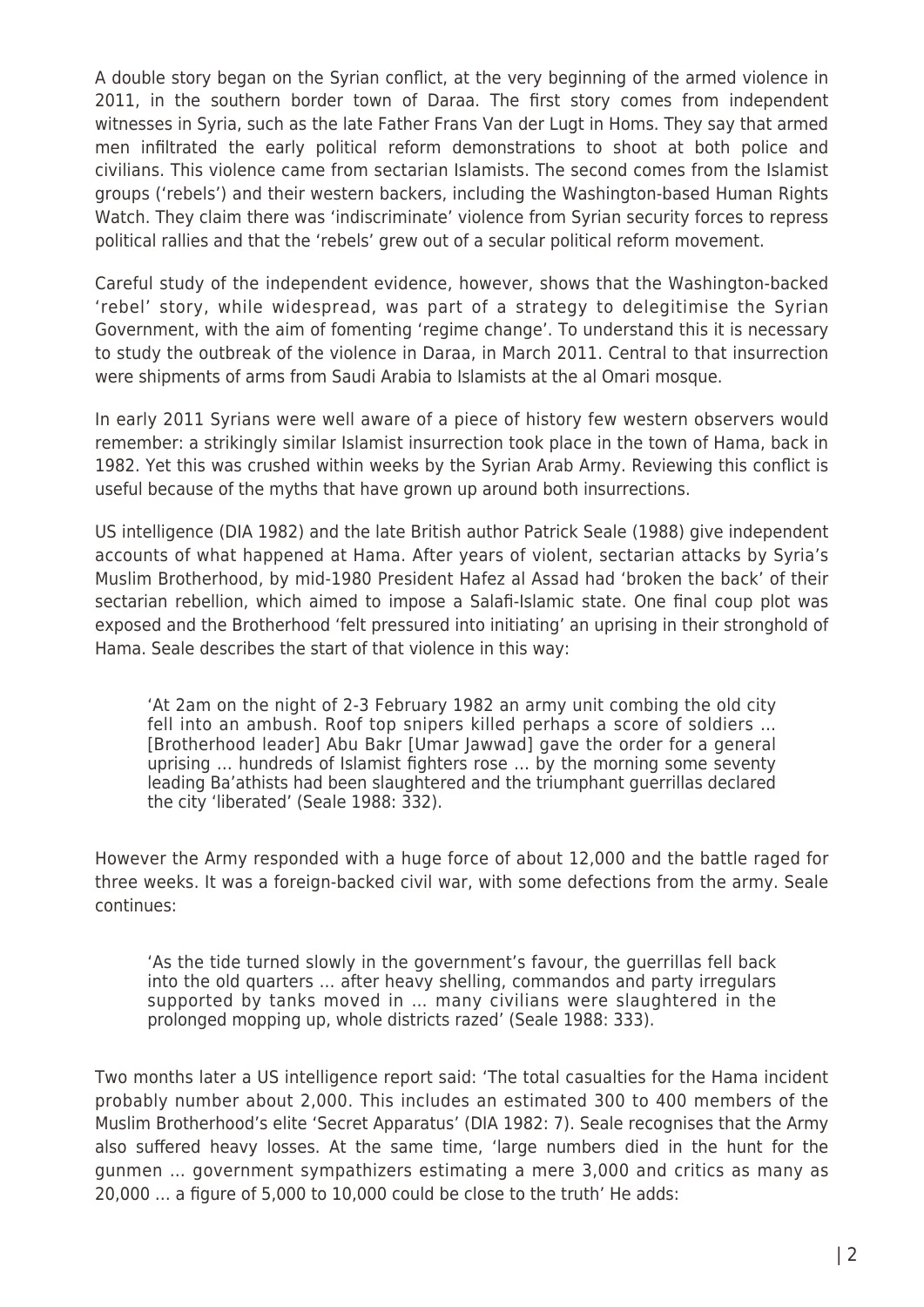'The guerrillas were formidable opponents. They had a fortune in foreign money … [and] no fewer than 15,000 machine guns' (Seale 1988: 335). Subsequent Muslim Brotherhood accounts have inflated the casualties, reaching up to '40,000 civilians', and attempting to hide the vicious insurrection by claiming that Hafez al Assad had simply carried out a 'civilian massacre' (e.g. Nassar 2014). The then Syrian President blamed a large scale foreign conspiracy for the Hama insurrection. Seale observes that Hafez was 'not paranoical', as many US weapons were captured and foreign backing had come from several US collaborators: King Hussayn of Jordan, Lebanese Christian militias (the Israeli-aligned 'Guardians of the Cedar') and Saddam Hussein in Iraq (Seale 1988: 336-337).

The Hama insurrection helps us understand the Daraa violence because, once again in 2011, we saw armed Islamists using rooftop sniping against police and government officials, drawing in the armed forces, only to cry 'civilian massacre' when they and their collaborators came under attack from the Army. Although the US, through its allies, played an important part in the Hama insurrection, when it was all over US intelligence dryly observed that: 'the Syrians are pragmatists who do not want a Muslim Brotherhood government' (DIA 1982: vii).

In the case of Daraa, and the attacks that moved to Homs and surrounding areas in April 2011, the clearly stated aim was once again to topple the secular or 'infidel-Alawi' regime. The front-line US collaborators were Saudi Arabia, Qatar and Turkey. The head of the Syrian Brotherhood, Muhammad Riyad Al-Shaqfa, issued a statement on 28 March which left no doubt that the group's aim was sectarian. The enemy was 'the secular regime' and Brotherhood members 'have to make sure that the revolution will be pure Islamic, and with that no other sect would have a share of the credit after its success' (Al-Shaqfa 2011). While playing down the initial role of the Brotherhood, Sheikho confirms that it 'went on to punch above its actual weight on the ground during the uprising … [due] to Turkish-Qatari support', and to its general organisational capacity (Sheikho 2013). By the time there was a 'Free Syrian Army Supreme Military Council' in 2012 (more a weapons conduit than any sort of army command), it was two-thirds dominated by the Muslim Brotherhood (Draitser 2012). Other foreign Salafi-Islamist groups quickly joined this 'Syrian Revolution'. A US intelligence report in August 2012, contrary to Washington's public statements about 'moderate rebels', said:

'The Salafist, the Muslim Brotherhood and AQI [Al Qaeda in Iraq, later ISIS] are the major forces driving the insurgency in Syria … AQI supported the Syrian Opposition from the beginning, both ideologically and through the media' (DIA 2012).

In February 2011 there was popular agitation in Syria, to some extent influenced by the events in Egypt and Tunisia. There were anti-government and pro-government demonstrations, and a genuine political reform movement that for several years had agitated against corruption and the Ba'ath Party monopoly. A 2005 report referred to 'an array of reform movements slowly organizing beneath the surface' (Ghadry 2005), and indeed the 'many faces' of a Syrian opposition, much of it non-Islamist, had been agitating since about that same time (Sayyid Rasas 2013). These political opposition groups deserve attention, in another discussion. However only one section of that opposition was linked to the violence that erupted in Daraa. Large anti-government demonstrations began, to be met with huge pro-government demonstrations. In early March some teenagers in Daraa were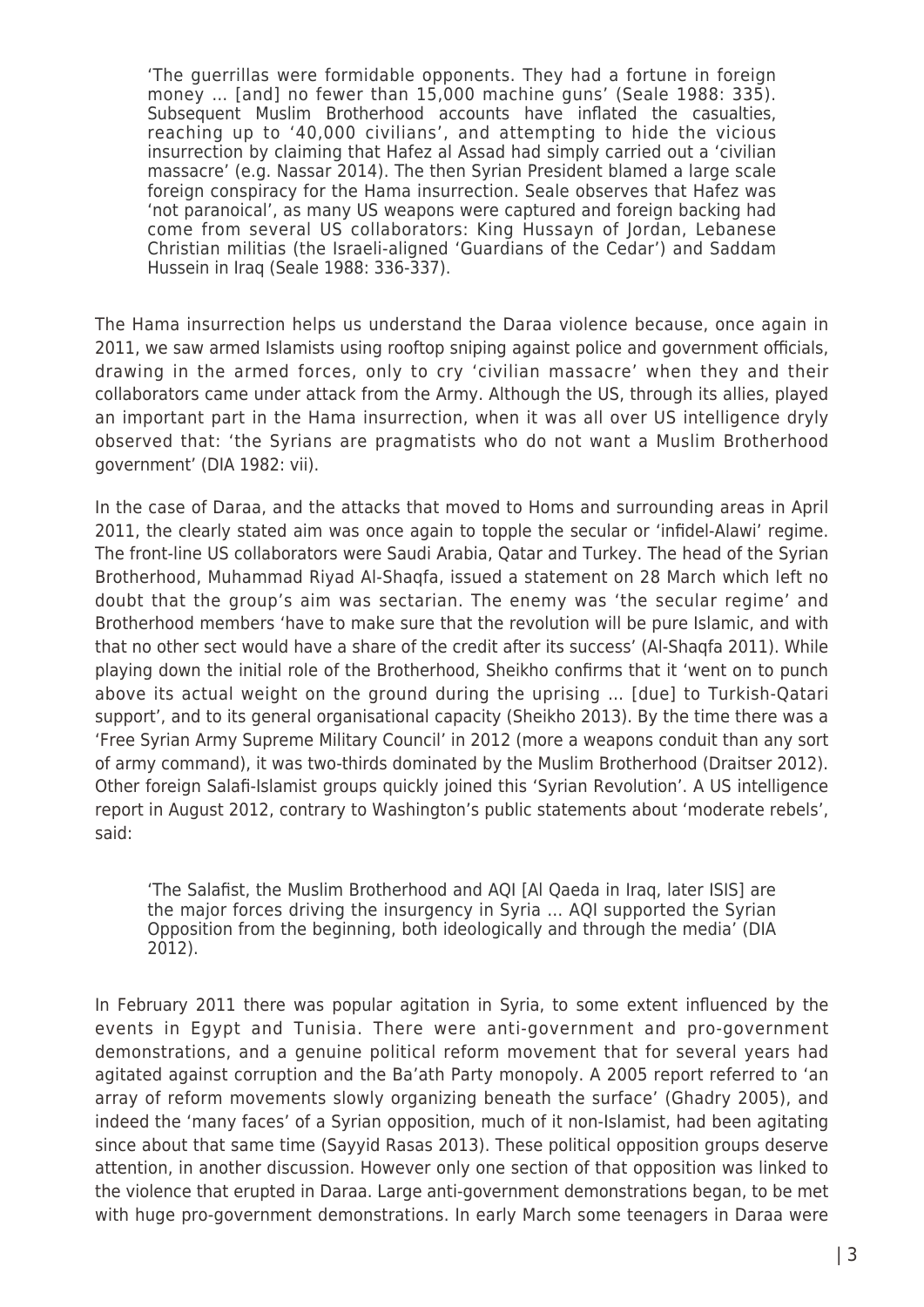arrested for graffiti that had been copied from North Africa 'the people want to overthrow the regime'. It was reported that they were abused by local police, President Bashar al Assad intervened, the local governor was sacked and the teenagers were released (Abouzeid 2011).



Pro-Government Rally 2014

Yet the Islamist insurrection was underway, taking cover under the street demonstrations. On 11 March, several days before the violence broke out in Daraa, there were reports that Syrian forces had seized 'a large shipment of weapons and explosives and night-vision goggles … in a truck coming from Iraq'. The truck was stopped at the southern Tanaf crossing, close to Jordan. The Syrian Government news agency SANA said the weapons were intended 'for use in actions that affect Syria's internal security and spread unrest and chaos.' Pictures showed 'dozens of grenades and pistols as well as rifles and ammunition belts'. The driver said the weapons had been loaded in Baghdad and he had been paid \$5,000 to deliver them to Syria (Reuters 2011). Despite this interception, arms did reach Daraa, a border town of about 150,000 people. This is where the 'western-rebel' and the independent stories diverge, and diverge dramatically. The western media consensus was that protestors burned and trashed government offices, and then 'provincial security forces opened fire on marchers, killing several' (Abouzeid 2011). After that, 'protestors' staged demonstrations in front of the al-Omari mosque, but were in turn attacked.

The Syrian government, on the other hand, said that armed attacks had begun on security forces, killing police and civilians, along with the burning of government offices. There was foreign corroboration of this account. While its headline blamed security forces for killing 'protesters', the British Daily Mail (2011) showed pictures of guns, AK47 rifles and hand grenades that security forces had recovered after storming the al-Omari mosque. The paper noted reports that 'an armed gang' had opened fire on an ambulance, killing 'a doctor, a paramedic and a policeman'. Media channels in neighbouring countries did report on the killing of Syrian police, on 17-18 March. On 21 March a Lebanese news report observed that 'Seven policemen were killed during clashes between the security forces and protesters in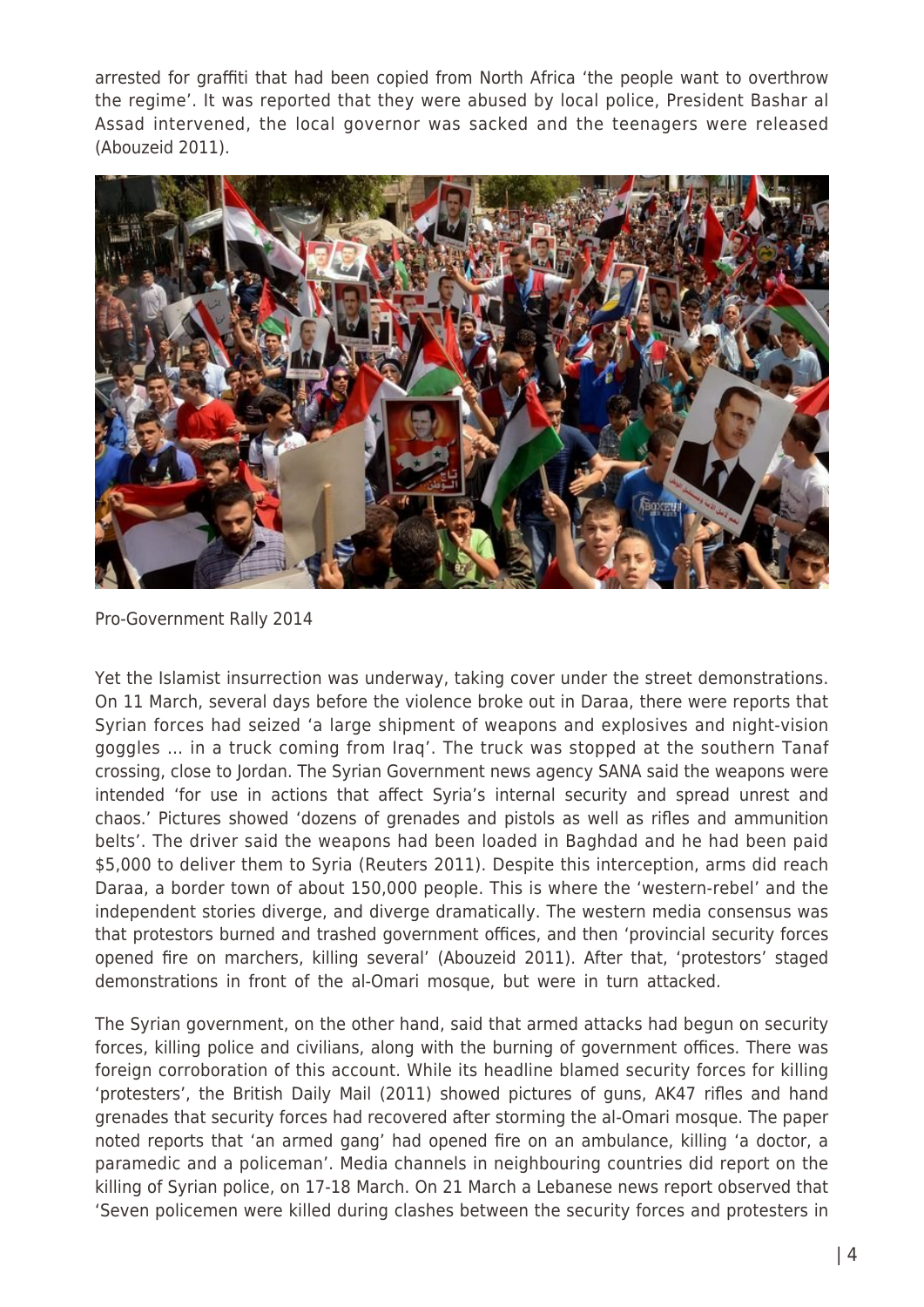Syria' (YaLibnan 2011), while an Israel National News report said 'Seven police officers and at least four demonstrators in Syria have been killed … and the Baath party headquarters and courthouse were torched' (Queenan 2011). These police had been targeted by rooftop snipers.

Even in these circumstances the Government was urging restraint and attempting to respond to the political reform movement. President Assad's adviser, Dr Bouthaina Shaaban, told a news conference that the President had ordered 'that live ammunition should not be fired, even if the police, security forces or officers of the state were being killed'. Assad proposed to address the political demands, such as the registration of political parties, removing emergency rules and allowing greater media freedoms (al-Khalidi 2011). None of that seemed to either interest or deter the Islamist insurrection.

Several reports, including video reports, observed rooftop snipers firing at crowds and police, during funerals of those already killed. It was said to be 'unclear who was firing at whom' (Al Jazeera 2011a), as 'an unknown armed group on rooftops shot at protesters and security forces' (Maktabi 2011). Yet Al Jazeera (2011b) owned by the Qatari monarchy, soon strongly suggested that that the snipers were pro-government. 'President Bashar al Assad has sent thousands of Syrian soldiers and their heavy weaponry into Derra for an operation the regime wants nobody in the word to see'. However the Al Jazeera suggestion that secret pro-government snipers were killing 'soldiers and protestors alike' was illogical and out of sequence. The armed forces came to Daraa precisely because police had been shot and killed.

Saudi Arabia, a key US regional ally, had armed and funded extremist Salafist Sunni sects to move against the secular government. Saudi official Anwar Al-Eshki later confirmed to BBC television that his country had sent arms to Daraa and to the al-Omari mosque (Truth Syria 2012). From exile in Saudi Arabia, Salafi Sheikh Adnan Arour called for a holy war against the liberal Alawi Muslims, who were said to dominate the Syrian government: 'by Allah we shall mince [the Alawites] in meat grinders and feed their flesh to the dogs' (MEMRITV 2011). The Salafist aim was a theocratic state or caliphate. The genocidal slogan 'Christians to Beirut, Alawites to the grave' became widespread, a fact reported by the North American media as early as May 2011 (e.g. Blanford 2011). Islamists from the FSA Farouq brigade would soon act on these threats (Crimi 2012). Canadian analyst Michel Chossudovsky (2011) concluded:

'The deployment of armed forces including tanks in Daraa [was] directed against an organised armed insurrection, which has been active in the border city since March 17-18.'

After those first few days in Daraa the killing of Syrian security forces continued, but went largely unreported outside Syria. Nevertheless, independent analyst Sharmine Narwani wrote about the scale of this killing in early 2012 and again in mid-2014. An ambush and massacre of soldiers took place near Daraa in late March or early April. An army convoy was stopped by an oil slick on a valley road between Daraa al-Mahata and Daraa al-Balad and the trucks were machine gunned. Estimates of soldier deaths, from government and opposition sources ranged from 18 to 60. A Daraa resident said these killings were not reported because: 'At that time, the government did not want to show they are weak and the opposition did not want to show they are armed'. Anti-Syrian blogger, Nizar Nayouf, records this massacre as taking place in the last week of March. Another anti-Government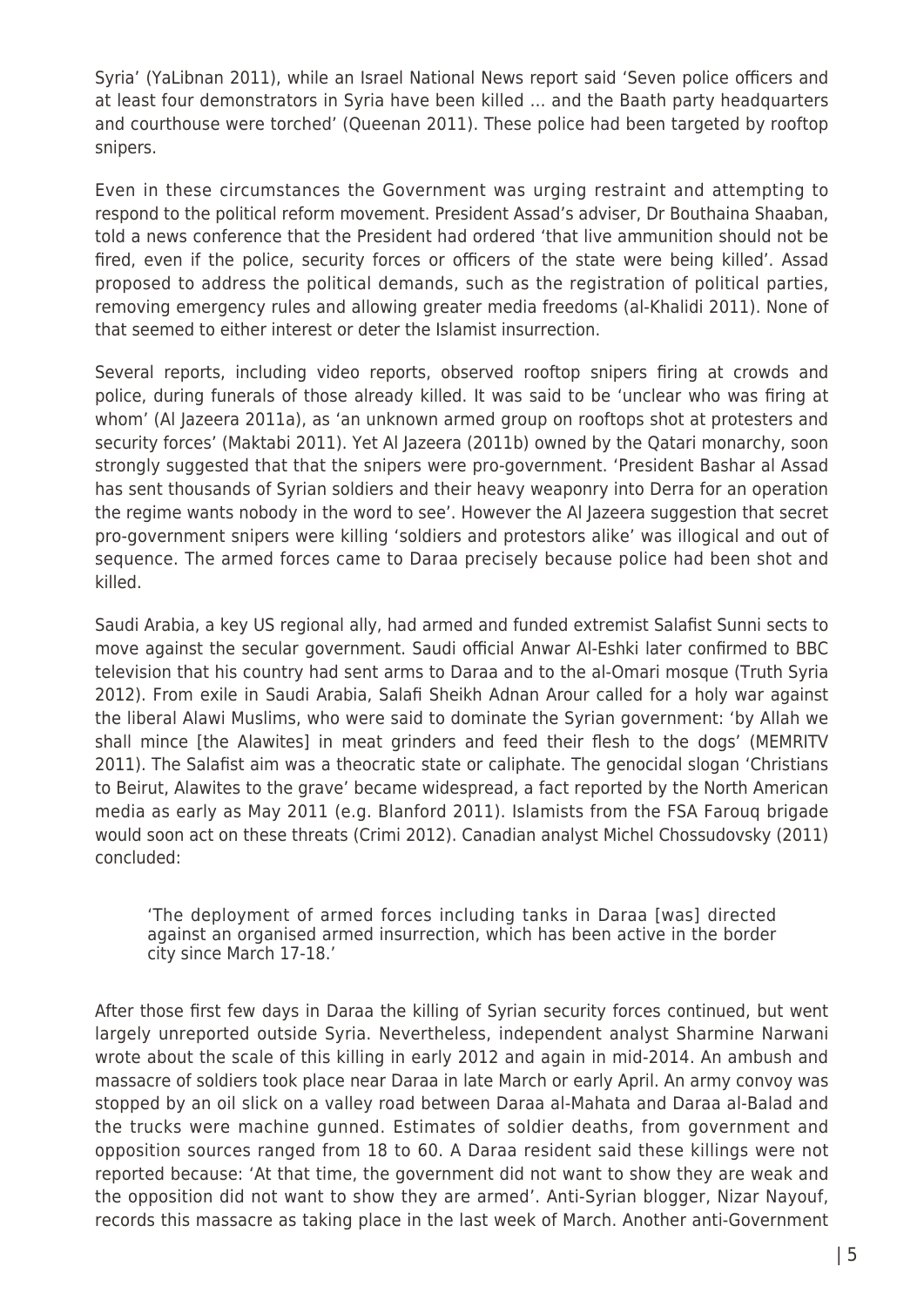writer, Rami Abdul Rahman (based in England, and calling himself the 'Syrian Observatory of Human Rights') says:

'It was on the first of April and about 18 or 19 security forces … were killed' (Narwani 2014). Deputy Foreign Minister Faisal Mikdad, himself a resident of Daraa, confirmed that: 'this incident was hidden by the government … as an attempt not to antagonize or not to raise emotions and to calm things down – not to encourage any attempt to inflame emotions which may lead to escalation of the situation' (Narwani 2014).

Yet the significance of denying armed anti-Government killings was that, in the western media, all deaths were reported as (a) victims of the Army and (b) civilians. For well over six months, when a body count was mentioned in the international media, it was usually considered acceptable to suggest these were all 'protestors' killed by the Syrian Army. For example, a Reuters report on 24 March said Daraa's main hospital had received 'the bodies of at least 37 protestors killed on Wednesday' (Khalidi 2011). Notice that all the dead had become 'protestors', despite earlier reports on the killing of a number of police and health workers.

Another nineteen soldiers were gunned down on 25 April, also near Daraa. Narwani obtained their names and details from Syria's Defence Ministry, and corroborated these details from another document from a non-government source. Throughout April 2011 she calculates that eighty-eight Syrian soldiers were killed 'by unknown shooters in different areas across Syria' (Narwani 2014). She went on to refute claims that the soldiers killed were 'defectors', shot by the Syrian army for refusing to fire on civilians. The Washington based group Human Rights Watch, referring to interviews with 50 unnamed 'activists', claimed that soldiers killed at this time were all 'defectors', murdered by the Army (HRW 2011b). Yet the funerals of loyal officers, shown on the internet at that time, were distinct. Even Rami Abdul Rahman, keen to blame the Army for killing civilians, said 'this game of saying the Army is killing defectors for leaving – I never accepted this' (Narwani 2014). Nevertheless the highly charged reports were confusing, in Syria as well as outside.

The violence spread north, with the assistance of Islamist fighters from Lebanon, reaching Baniyas and areas around Homs. On 10 April nine soldiers were shot in a bus ambush in Baniyas. In Homs, on April 17, General Abdo Khodr al-Tallawi was killed with his two sons and a nephew, and Syrian commander Iyad Kamel Harfoush was gunned down near his home. Two days later, off-duty Colonel Mohammad Abdo Khadour was killed in his car (Narwani 2014). North American commentator Joshua Landis (2011a) reported the death of his wife's cousin, one of the soldiers in Baniyas.

Al Jazeera, the principal Middle East media channel backing the Muslim Brotherhood, blacked out these attacks, as also the reinforcement provided by armed foreigners. Former Al Jazeera journalist Ali Hashem was one of many who resigned from the Qatar-owned station (RT 2012), complaining of deep bias over their presentation of the violence in Syria. Hashem had footage of armed men arriving from Lebanon, but this was censored by his Qatari managers. 'In a resignation letter I was telling the executive … it was like nothing was happening in Syria.' He thought the 'Libyan revolution' was the turning point for Al Jazeera, the end of its standing as a credible media group (Hashem 2012).

Provocateurs were at work. Tunisian jihadist 'Abu Qusay' later admitted he had been a prominent 'Syrian rebel' charged with 'destroying and desecrating Sunni mosques',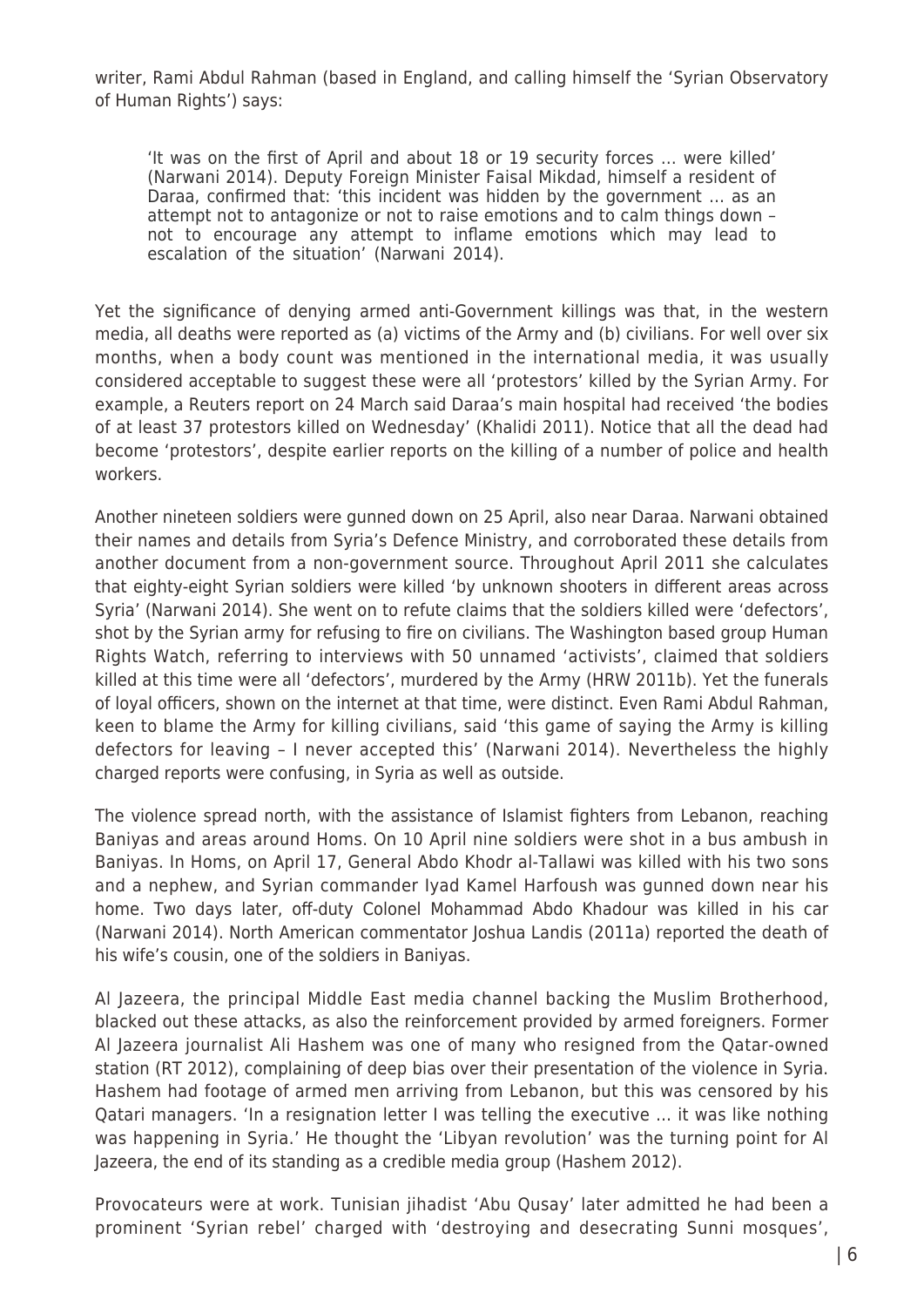including by scrawling the graffiti 'There is no God but Bashar', a blasphemy to devout Muslims. This was then blamed on the Syrian Army, with the aim of creating Sunni defections from the Army. 'Abu Qusay' had been interviewed by foreign journalists who did not notice he was not Syrian (Eretz Zen 2014).

Journalist Nir Rosen, whose reports were generally against the Syrian Government, also criticised the western consensus over the early violence:

'The issue of defectors is a distraction. Armed resistance began long before defections started … Every day the opposition gives a death toll, usually without any explanation … Many of those reported killed are in fact dead opposition fighters but … described in reports as innocent civilians killed by security forces … and every day members of the Syrian Army, security agencies … are also killed by anti-regime fighters' (Rosen 2012).

A numbers game was being played to delegitimise the Syrian Government ('The Regime') and the Syrian Army ('Assad loyalists'), suggesting they were responsible for all the violence. Just as NATO forces were about to bomb Libya and overthrow the Libyan Government, US voices began to demand that President Assad step down. The Brookings Institution (Shaikh 2011) claimed the President had 'lost the legitimacy to remain in power in Syria'. US Senators John McCain, Lindsay Graham and Joe Lieberman said it was time 'to align ourselves unequivocally with the Syrian people in their peaceful demand for a democratic government' (FOX News 2011). The big powers began to demand yet another 'regime change'.

In June, US Secretary of State Hilary Clinton dismissed the idea that 'foreign instigators' had been at work, saying that 'the vast majority of casualties have been unarmed civilians' (Clinton 2011). In fact, as Clinton knew very well, her Saudi Arabian allies had armed extremists from the very beginning. Her casualty assertion was also wrong. The United Nations (which would later abandon its body count) estimated from several sources that, by early 2012, there were more than 5,000 casualties, and that deaths in the first year of conflict included 478 police and 2,091 from the military and security forces (OHCHR 2012: 2; Narwani 2014). That is, more than half the casualties in the first year were those of the Syrian security forces. That independent calculation was not reflected in western media reports. 'Watchdog' NGOs such as Human Rights Watch, along with US columnists (e.g. Allaf 2012), continued to claim, well into 2012, that Syrian security forces had been massacring 'unarmed protestors', that the Syrian people 'had no choice' but to take up arms, and that this 'protest movement' had been 'overwhelmingly peaceful until September 2011' (HRW 2011a, HRW 2012). In fact, the political reform movement had been driven off the streets by Salafi-Islamist gunmen, over the course of March and April.

In June reporter Hala Jaber (2011) observed that about five thousand people turned up for a demonstration at Ma'arrat al-Numan, a small town in north-west Syria, between Aleppo and Hama. She says several 'protestors' had been shot the week before, while trying to block the road between Damascus and Aleppo. After some negotiations which reduced the security forces in the town, 'men with heavy beards in cars and pick-ups with no registration plates' with 'rifles and rocket-propelled grenades' began shooting at the reduced numbers of security forces. A military helicopter was sent to support the security forces. After this clash 'four policemen and 12 of their attackers were dead or dying. Another 20 policemen were wounded'. Officers who escaped the fight were hidden by some of the tribal elders who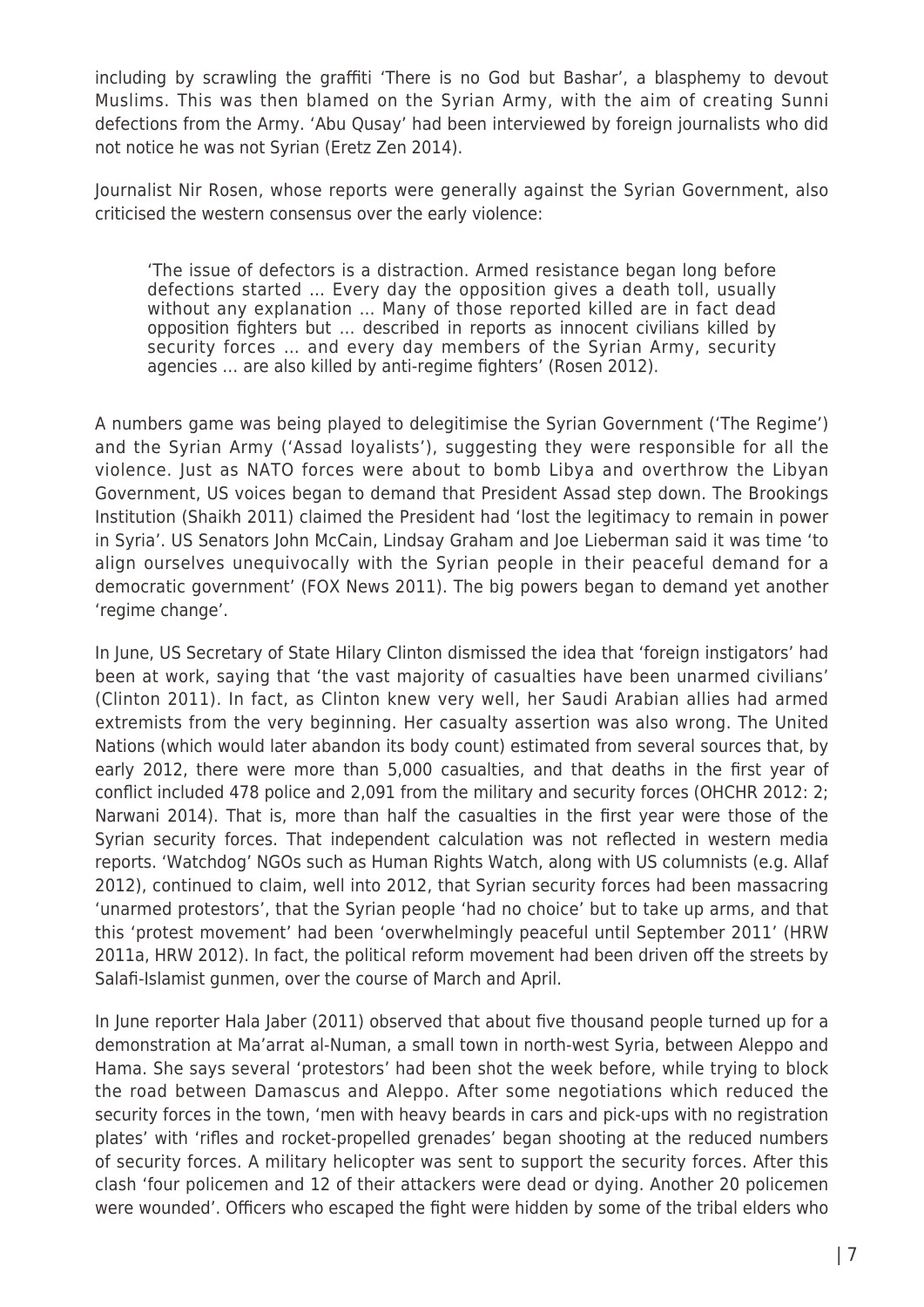had participated in the original demonstration. When the next 'demonstration for democracy' took place, the following Friday, 'only 350 people turned up', mostly young men and some bearded militants (Jaber 2011). Five thousand protestors had been reduced to 350, after the Salafist attacks.

After months of media manipulations, disguising the Islamist insurrection, Syrians such as Samer al Akhras, a young man from a Sunni family, who used to watch Al Jazeera because he preferred it to state TV, became convinced to back the Syrian government. He saw firsthand the fabrication of reports on AI Jazeera and wrote, in late June 2011:

'I am a Syrian citizen and I am a human. After 4 months of your fake freedom … You say peaceful demonstration and you shoot our citizen. From today … I am [now] a Sergeant in the Reserve Army. If I catch anyone … in any terrorist organization working on the field in Syria I am gonna shoot you as you are shooting us. This is our land not yours, the slaves of American fake freedom' (al Akhras 2011).

Notes:

Abouzeid, Rania (2011) 'Syria's Revolt, how graffiti stirred an uprising',Time, 22 March

Al Akhras, Samer (2011) 'Syrian Citizen', Facebook, 25 June, online[:https://www.facebook.com/](https://www.facebook.com/notes/sam-al-akhras/syrian-citizen/241770845834062?pnref=story) [notes/sam-al-akhras/syrian-citizen/241770845834062?pnref=story](https://www.facebook.com/notes/sam-al-akhras/syrian-citizen/241770845834062?pnref=story)

Al Jazeera (2011a) 'Nine killed at Syria funeral processions', 23 April, online:<http://www.aljazeera.com/news/middleeast/2011/04/20114231169587270.html>

Al Jazeera (2011b) 'Deraa: A city under a dark siege', 28 April, online:[http://www.aljazeera.com/](http://www.aljazeera.com/indepth/features/2011/04/2011427215943692865.html) [indepth/features/2011/04/2011427215943692865.html](http://www.aljazeera.com/indepth/features/2011/04/2011427215943692865.html)

Al-Shaqfa, Muhammad Riyad (2011) 'Muslim Brotherhood Statement about the so-called 'Syrian Revolution'', General supervisor for the Syrian Muslim Brotherhood, statement of 28 March, online at: [http://truthsyria.wordpress.com/2012/02/12/muslim-brotherhood-statement-about-](http://truthsyria.wordpress.com/2012/02/12/muslim-brotherhood-statement-about-the-so-called-syrian-revolution/) [the-so-called-syrian-revolution/](http://truthsyria.wordpress.com/2012/02/12/muslim-brotherhood-statement-about-the-so-called-syrian-revolution/)

Allaf, Rime (2012) 'This Time, Assad Has Overreached', NYT, 5 Dec, online[:http://www.nytimes.com/](http://www.nytimes.com/roomfordebate/2012/02/06/is-assads-time-running-out/this-time-assad-has-overreached) [roomfordebate/2012/02/06/is-assads-time-running-out/this-time-assad-has-overreached](http://www.nytimes.com/roomfordebate/2012/02/06/is-assads-time-running-out/this-time-assad-has-overreached)

Blanford, Nicholas (2011) 'Assad regime may be gaining upper hand in Syria', Christina Science Monitor, 13 may, online:[http://www.csmonitor.com/World/Middle-East/2011/0513/-](http://www.csmonitor.com/World/Middle-East/2011/0513/Assad-regime-may-be-gaining-upper-hand-in-Syria) [Assad-regime-may-be-gaining-upper-hand-in-Syria](http://www.csmonitor.com/World/Middle-East/2011/0513/Assad-regime-may-be-gaining-upper-hand-in-Syria)

Chossudovsky, Michel (2011) 'Syria: who is behind the protest movement? Fabricating a pretext for US-NATO 'Humanitarian Intervention'', Global Research, 3 May, online: [http://www.globalresearch.ca/syria-who-is-behind-the-protest-movement-fabricating-](http://www.globalresearch.ca/syria-who-is-behind-the-protest-movement-fabricating-a-pretext-for-a-us-nato-humanitarian-intervention/24591) [a-pretext-for-a-us-nato-humanitarian-intervention/24591](http://www.globalresearch.ca/syria-who-is-behind-the-protest-movement-fabricating-a-pretext-for-a-us-nato-humanitarian-intervention/24591)

Clinton, Hilary (2011) 'There is No Going Back in Syria', US Department of State, 17 June, online: <http://www.state.gov/secretary/20092013clinton/rm/2011/06/166495.htm>

Maktabi, Rima (2011) 'Reports of funeral, police shootings raise tensions in Syria', CNN, 5 April, online: <http://edition.cnn.com/2011/WORLD/meast/04/05/syria.unrest/>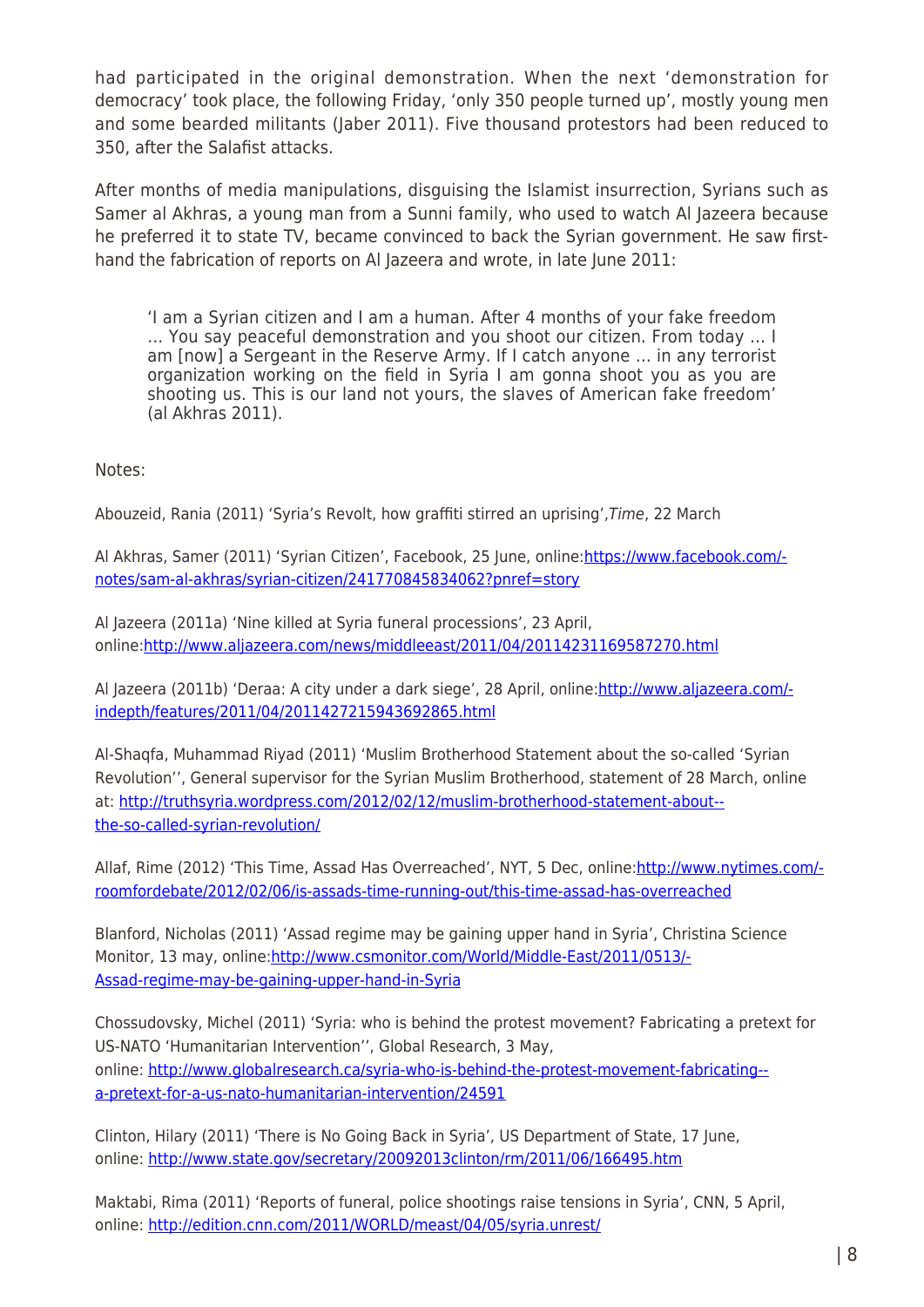Crimi, Frank (2012) 'Ethnic Cleansing of Syrian Christians', Frontpagemag,29 March, online: <http://www.frontpagemag.com/2012/frank-crimi/ethnic-cleansing-of-syrian-christians/>

Daily Mail (2011) 'Nine protesters killed after security forces open fire by Syrian mosque', 24 March

DIA (1982) 'Syria: Muslim Brotherhood Pressure Intensifies', Defence Intelligence Agency (USA), May, online: [https://syria360.files.wordpress.com/2013/11/dia-syria-muslimbrotherhoodpressureinten](https://syria360.files.wordpress.com/2013/11/dia-syria-muslimbrotherhoodpressureintensifies-2.pdf)[sifies-2.pdf](https://syria360.files.wordpress.com/2013/11/dia-syria-muslimbrotherhoodpressureintensifies-2.pdf)

DIA (2012) 'Department of Defence Information Report, Not Finally Evaluated Intelligence, Country: Iraq', Defence Intelligence Agency, August, 14-L-0552/DIA/297-293, Levant report, online at:[http://levantreport.com/2015/05/19/2012-defense-intelligence-agency-document-](http://levantreport.com/2015/05/19/2012-defense-intelligence-agency-document-west-will-facilitate-rise-of-islamic-state-in-order-to-isolate-the-syrian-regime/) [west-will-facilitate-rise-of-islamic-state-in-order-to-isolate-the-syrian-regime/](http://levantreport.com/2015/05/19/2012-defense-intelligence-agency-document-west-will-facilitate-rise-of-islamic-state-in-order-to-isolate-the-syrian-regime/)

Draitser, Eric (2012) 'Unmasking the Muslim Brotherhood: Syria, Egypt and beyond', Global Research, 12 December, online:[http://www.globalresearch.ca/unmasking-the-muslim-](http://www.globalresearch.ca/unmasking-the-muslim-brotherhood-syria-egypt-and-beyond/5315406) [brotherhood-syria-egypt-and-beyond/5315406](http://www.globalresearch.ca/unmasking-the-muslim-brotherhood-syria-egypt-and-beyond/5315406)

Eretz Zen (2014) 'Tunisian Jihadist Admits: We Destroyed & Desecrated Mosques in Syria to Cause Defections in Army', Youtube Interview, 16 March, online: [https://www.youtube.com/watch?](https://www.youtube.com/watch?v=fQ8awN8GLAk) [v=fQ8awN8GLAk](https://www.youtube.com/watch?v=fQ8awN8GLAk)

FOX News (2011) 'Obama Under Pressure to Call for Syrian Leader's Ouster',29 April, online: <http://www.foxnews.com/politics/2011/04/29/obama-pressure-syrian-leaders-ouster/>

Ghadry, Farid N. (2005) 'Syrian Reform: What Lies Beneath', Middle East Quarterly, Vol 12 No 1, Winter, online:<http://www.meforum.org/683/syrian-reform-what-lies-beneath>

Haidar, Ali (2013) interview with this writer, Damascus 28 December. Ali Haidar was President of the Syrian Social National Party (SS NP), a secular rival to the Ba'ath Party. In 2012 President Bashar al Assad incorporated him into the Syrian government as Minister for Reconciliation.

Hashem, Ali (2012) 'Al Jazeera Journalist Explains Resignation over Syria and Bahrain Coverage', The Real News, 20 March, online[:http://therealnews.com/t2/index.php?option=com\\_content&](http://therealnews.com/t2/index.php?option=com_content&task=view&id=31&Itemid=74&jumival=8106) [task=view&id=31&Itemid=74&jumival=8106](http://therealnews.com/t2/index.php?option=com_content&task=view&id=31&Itemid=74&jumival=8106)

HRW (2011a) 'We've never seen such horror: crimes against humanity by Syrian Security Forces', Human Rights Watch, June, online:[http://www.hrw.org/reports/2011/06/01/we-ve-never-seen-](http://www.hrw.org/reports/2011/06/01/we-ve-never-seen-such-horror-0) [such-horror-0](http://www.hrw.org/reports/2011/06/01/we-ve-never-seen-such-horror-0)

HRW (2011b) Syria: Defectors Describe Orders to Shoot Unarmed Protesters', Human Rights watch, Washington, 9 July, online[:http://www.hrw.org/news/2011/07/09/syria-defectors-](http://www.hrw.org/news/2011/07/09/syria-defectors-describe-orders-shoot-unarmed-protesters) [describe-orders-shoot-unarmed-protesters](http://www.hrw.org/news/2011/07/09/syria-defectors-describe-orders-shoot-unarmed-protesters)

HRW (2012) 'Open Letter to the Leaders of the Syrian Opposition, Human Rights Watch, Washington, 20 March, online:[http://www.hrw.org/news/2012/03/20/open-letter-leaders-](http://www.hrw.org/news/2012/03/20/open-letter-leaders-syrian-opposition) [syrian-opposition](http://www.hrw.org/news/2012/03/20/open-letter-leaders-syrian-opposition)

Jaber, Hala (2011) 'Syria caught in crossfire of extremists', Sunday Times, 26 June, online: [http://www.thesundaytimes.co.uk/sto/news/world\\_news/Middle\\_East/article657138.ece](http://www.thesundaytimes.co.uk/sto/news/world_news/Middle_East/article657138.ece)

Khalidi, Suleiman (2011) 'Thousands chant 'freedom' despite Assad reform offer', Reuters, 24 March,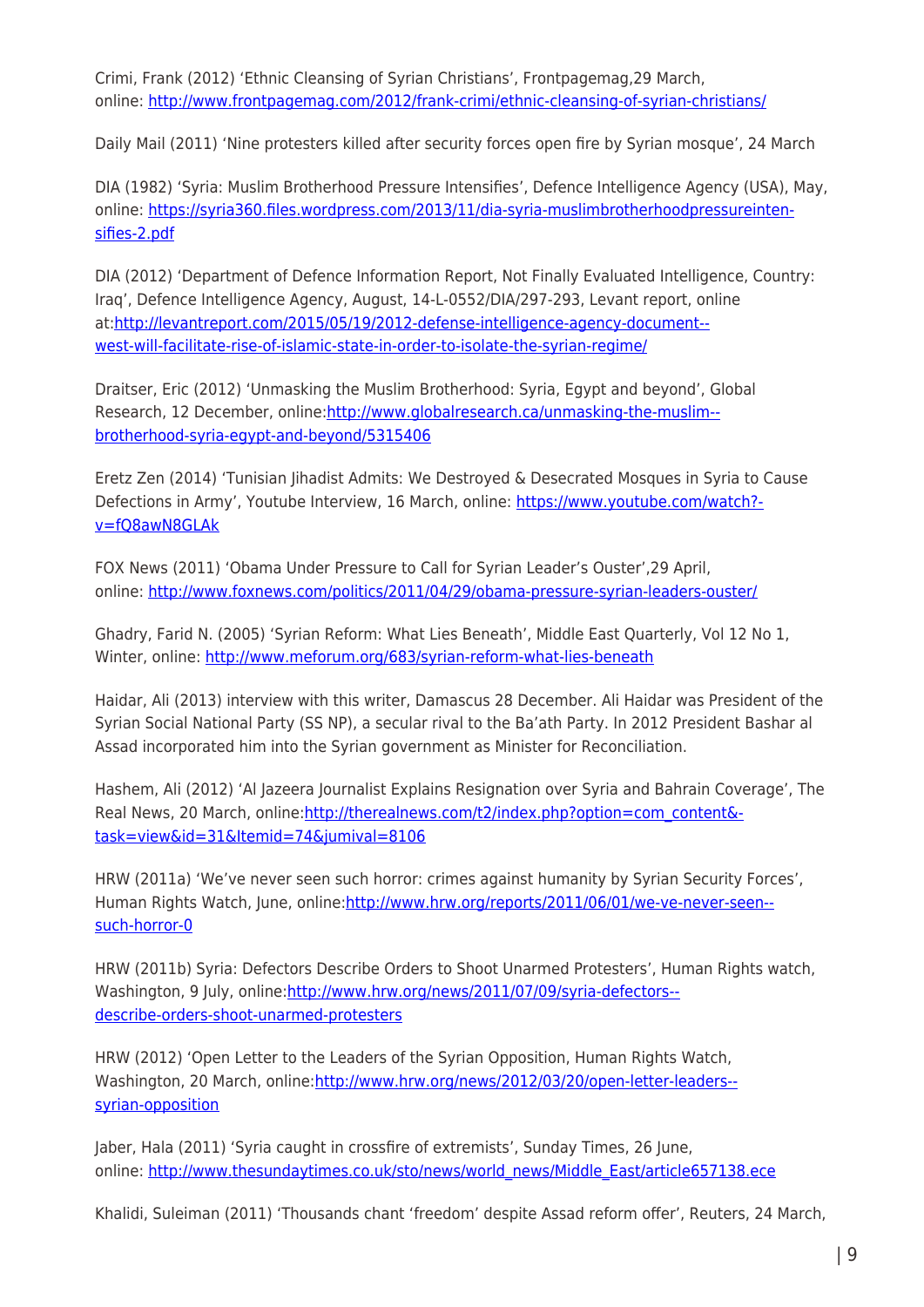online: <http://www.reuters.com/article/2011/03/24/us-syria-idUSTRE72N2MC20110324>

Landis, Joshua (2011a) 'The Revolution Strikes Home: Yasir Qash`ur, my wife's cousin, killed in Banyas', Syria Comment, 11 April, online[:http://www.joshualandis.com/blog/the-revolution-strikes-](http://www.joshualandis.com/blog/the-revolution-strikes-home-yasir-qashur-my-wifes-cousin-killed-in-banyas/) [home-yasir-qashur-my-wifes-cousin-killed-in-banyas/](http://www.joshualandis.com/blog/the-revolution-strikes-home-yasir-qashur-my-wifes-cousin-killed-in-banyas/)

Landis, Joshua (2011b) 'Syria's Opposition Faces an Uncertain Future', Syria Comment, 26 June, online: <http://www.joshualandis.com/blog/syrias-opposition-faces-an-uncertain-future/>

MEMRITV (2011) 'Syrian Sunni Cleric Threatens: « We Shall Mince [The Alawites] in Meat Grinders »', YouTube, 13 July, online[:https://www.youtube.com/watch?v=Bwz8i3osHww](https://www.youtube.com/watch?v=Bwz8i3osHww)

Nassar, Jessy (2014) 'Hama: A rebirth from the ashes?' Middle East Monitor,11 July, online: [https://www.middleeastmonitor.com/articles/middle-east/12703-hama-a-rebirth-from-the-](https://www.middleeastmonitor.com/articles/middle-east/12703-hama-a-rebirth-from-the-ashes) [ashes](https://www.middleeastmonitor.com/articles/middle-east/12703-hama-a-rebirth-from-the-ashes)

Narwani, Sharmine (2012) 'Questioning the Syrian "Casualty List", 28 Feb, online: [http://english.al-akhbar.com/content/questioning-syrian-%-](http://english.al-akhbar.com/content/questioning-syrian-%E2%80%9Ccasualty-list%E2%80%9D) [E2%80%9Ccasualty-list%E2%80%9D](http://english.al-akhbar.com/content/questioning-syrian-%E2%80%9Ccasualty-list%E2%80%9D)

Narwani, Sharmine (2014) Syria: The hidden massacre, RT, 7 May, online:<http://rt.com/op-edge/157412-syria-hidden-massacre-2011/>

OHCHR (2012) 'Periodic Update', Independent International Commission of Inquiry established pursuant to resolution A/HRC/S – 17/1 and extended through resolution A/HRC/Res/19/22, 24 may, online:

<http://www.ohchr.org/Documents/HRBodies/HRCouncil/CoISyria/PeriodicUpdate24May2012.pdf>

Queenan, Gavriel (2011) 'Syria: Seven Police Killed, Buildings torched in protests', Israel National News, Arutz Sheva, March 21

Reuters (2011) 'Syria says seizes weapons smuggled from Iraq', 11 March, online: http://www.reuters.com/article/2011/03/11/us-syria-iraq-idUSTRE72A3MI20110311?hc [location=ufi](http://www.reuters.com/article/2011/03/11/us-syria-iraq-idUSTRE72A3MI20110311?hc_location=ufi)

Rosen, Nir (2012) 'Q&A: Nir Rosen on Syria's armed opposition', Al Jazeera,13 Feb, online: <http://www.aljazeera.com/indepth/features/2012/02/201221315020166516.html>

RT (2012) 'Al Jazeera exodus: Channel losing staff over 'bias'', 12 March, online: <http://rt.com/news/al-jazeera-loses-staff-335/>

Salt, Jeremy (2011) Truth and Falsehood in Syria, The Palestine Chronicle, 5 October, online: [http://palestinechronicle.com/view\\_article\\_details.php?id=17159](http://palestinechronicle.com/view_article_details.php?id=17159)

Sayyid Rasas, Mohammed (2013) 'From 2005 to 2013: The Syrian Opposition's Many Faces', Al Akhbar, 19 March, online: <http://english.al-akhbar.com/node/15287>

Shaikh, Salman (2011) 'In Syria, Assad Must Exit the Stage', Brookings Institution, 27 April, online: <http://www.brookings.edu/research/opinions/2011/04/27-syria-shaikh>

Sheikho, Youssef (2013) 'The Syrian Opposition's Muslim Brotherhood Problem', Al Akhbar English, April 10, online: <http://english.al-akhbar.com/node/15492>